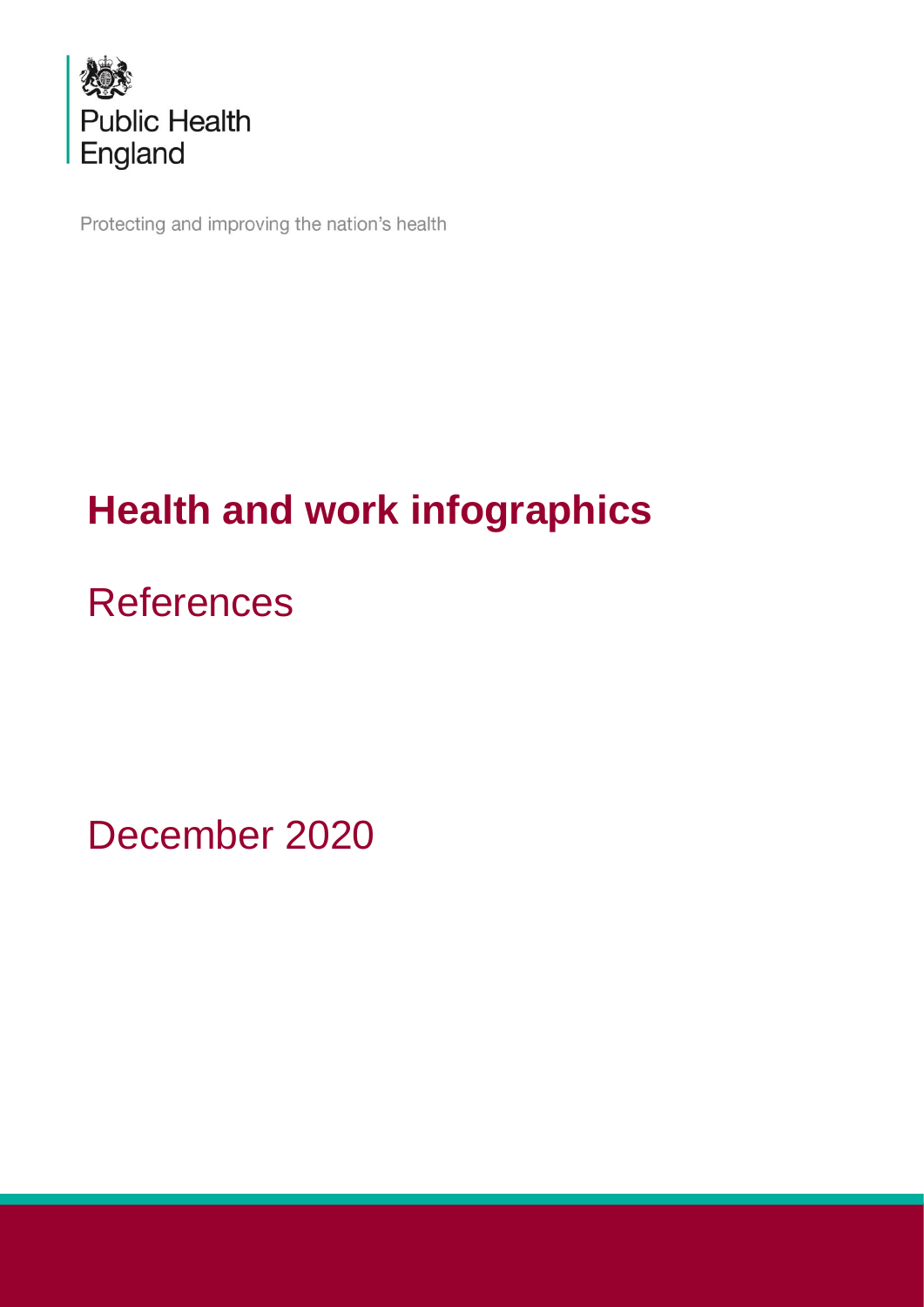# **References**

#### **1. Mental health and work**

| <b>Datum</b>                                                                                  | <b>Source</b>                                                                                                                                                                                                                              |
|-----------------------------------------------------------------------------------------------|--------------------------------------------------------------------------------------------------------------------------------------------------------------------------------------------------------------------------------------------|
| Poor mental health among employees                                                            | Deloitte (2020) Mental Health and employers.                                                                                                                                                                                               |
| costs UK employers £42bn - £45bn each                                                         | Refereshing the case for investment.                                                                                                                                                                                                       |
| year. This is made up of absence costs of                                                     | Available at:                                                                                                                                                                                                                              |
| around £7bn, presenteeism costs ranging                                                       | https://www2.deloitte.com/content/dam/Deloitte/uk/                                                                                                                                                                                         |
| from about £27bn to £29bn and turnover                                                        | Documents/consultancy/deloitte-uk-mental-health-                                                                                                                                                                                           |
| costs of around £9bn.                                                                         | and-employers.pdf                                                                                                                                                                                                                          |
| Young professionals have emerged as the                                                       | Deloitte (2020) Mental Health and employers.                                                                                                                                                                                               |
| most vulnerable demographic in the                                                            | Refereshing the case for investment.                                                                                                                                                                                                       |
| workplace. They are twice as likely to                                                        | Available at:                                                                                                                                                                                                                              |
| suffer from depression as the average                                                         | https://www2.deloitte.com/content/dam/Deloitte/uk/                                                                                                                                                                                         |
| worker, and more susceptible to leaveism                                                      | Documents/consultancy/deloitte-uk-mental-health-                                                                                                                                                                                           |
| and financial concerns.                                                                       | and-employers.pdf                                                                                                                                                                                                                          |
| Being in employment reduces the risk of<br>depression and psychological distress.             | van der Noordt M, IJzelenberg H, Droomers M, et<br>al. Health effects of employment: a systematic<br>review of prospective studies. Occup Environ Med<br>2014;71:730-736.<br>Available at:<br>https://www.ncbi.nlm.nih.gov/pubmed/24556535 |
| Work is also a cause of stress and                                                            | Office for National Statistics (2018), Sickness                                                                                                                                                                                            |
| common mental health problems:                                                                | absence in the UK labour market: 2018.                                                                                                                                                                                                     |
| In 2018, 17.5m days were lost to work-<br>related stress, depression or anxiety in the<br>UK. | (published by ONS -<br>https://www.ons.gov.uk/employmentandlabourmark<br>et/peopleinwork/labourproductivity/articles/sickness<br>absenceinthelabourmarket/2018                                                                             |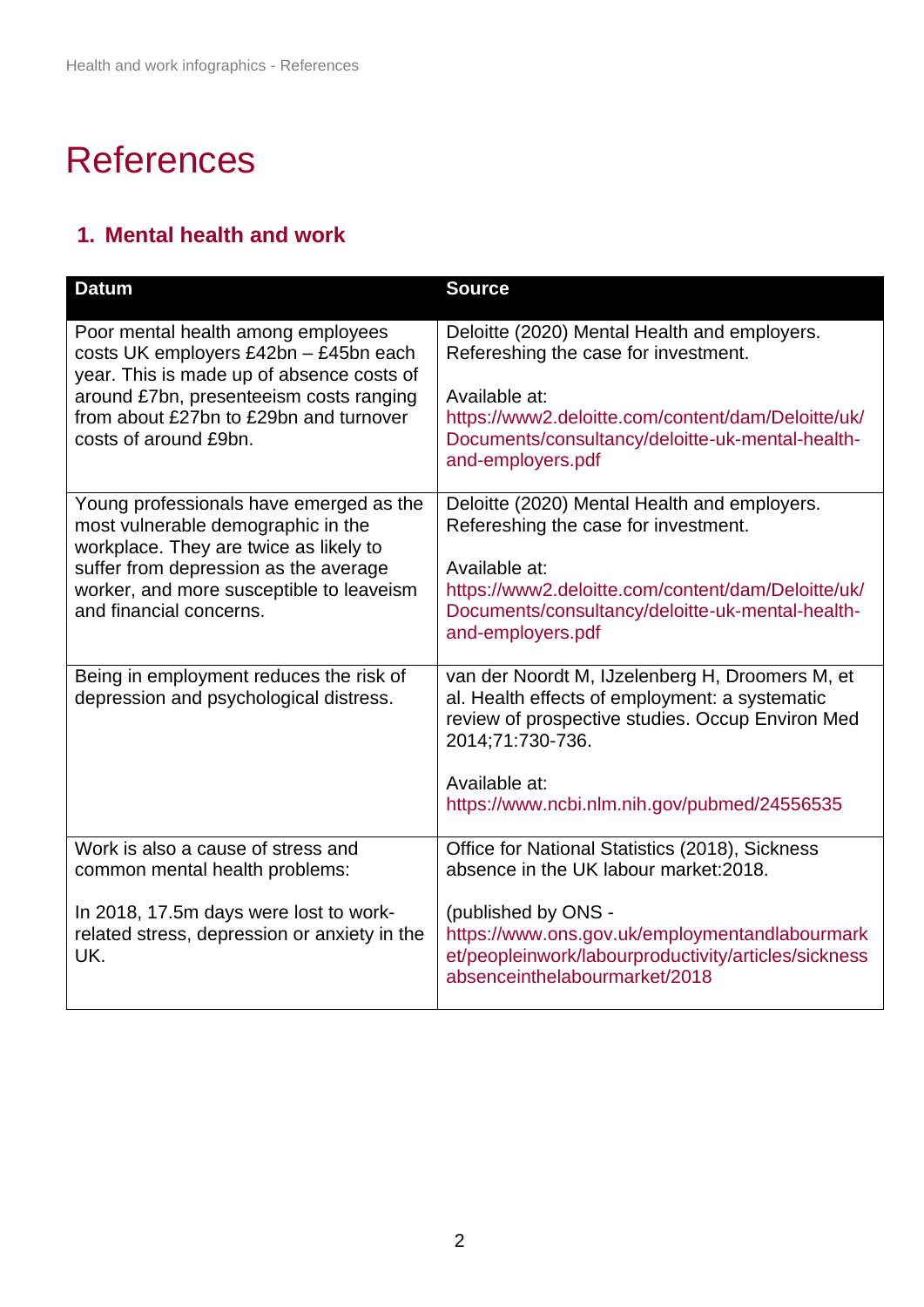#### **2. Cost of Ill Health**

| <b>Datum</b>                                                                                                                                                                                                                | <b>Source</b>                                                                                                                                                                                                                                                                                          |
|-----------------------------------------------------------------------------------------------------------------------------------------------------------------------------------------------------------------------------|--------------------------------------------------------------------------------------------------------------------------------------------------------------------------------------------------------------------------------------------------------------------------------------------------------|
| An unhealthy workforce hurts England's<br>economy and society due to lost<br>productivity, reducing in income tax<br>receipts, increases in long-term sickness,<br>informal care giving, and increased<br>healthcare costs. | Department for Works& Pensions, Department of<br>Health (2016), Work, Health and Green Paper Data<br>Pack.<br>Available at:<br>https://assets.publishing.service.gov.uk/government<br>/uploads/system/uploads/attachment_data/file/6440<br>90/work-health-and-disability-green-paper-data-<br>pack.pdf |
| The costs to the UK Government - benefit<br>payments, additional health costs, and<br>forgone taxes and National Insurance -<br>are estimated to be around £50bn a year.                                                    | Department for Works& Pensions, Department of<br>Health (2016), Work, Health and Green Paper Data<br>Pack.<br>Available at:<br>https://assets.publishing.service.gov.uk/government<br>/uploads/system/uploads/attachment_data/file/6440<br>90/work-health-and-disability-green-paper-data-<br>pack.pdf |
| In the UK, the total economic cost of<br>sickness absence, lost productivity through<br>worklessness, informal care giving, and<br>health-related productivity losses, are<br>estimated to be over £100bn annually.         | Department for Works& Pensions, Department of<br>Health (2016), Work, Health and Green Paper Data<br>Pack.<br>Available at:<br>https://assets.publishing.service.gov.uk/government<br>/uploads/system/uploads/attachment_data/file/6440<br>90/work-health-and-disability-green-paper-data-<br>pack.pdf |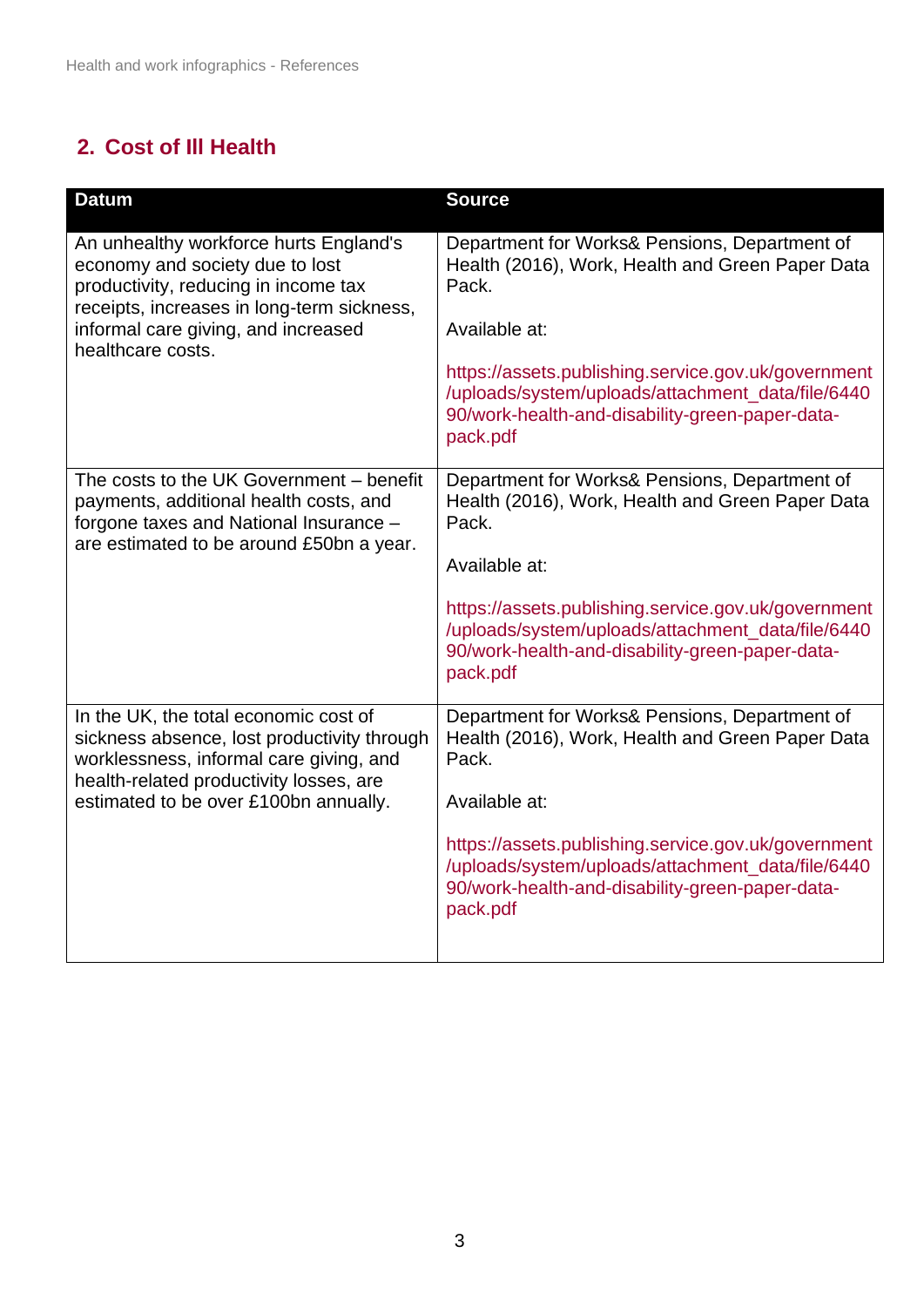# **3. Health of the working age population**

| <b>Datum</b>                                                                                                                | <b>Source</b>                                                                                                                                                                                  |
|-----------------------------------------------------------------------------------------------------------------------------|------------------------------------------------------------------------------------------------------------------------------------------------------------------------------------------------|
| People with a long term condition in the UK, say<br>their health is a barrier to the type or amount of<br>work they can do. | Department of Health (2012) Long Term<br><b>Conditions Compendium of Information:</b><br><b>Third Edition</b>                                                                                  |
|                                                                                                                             | Available at:                                                                                                                                                                                  |
|                                                                                                                             | https://assets.publishing.service.gov.uk/gove<br>rnment/uploads/system/uploads/attachment<br>data/file/216528/dh_134486.pdf                                                                    |
| People with one health condition had an                                                                                     | ONS Labour Force Survey Q1 2019                                                                                                                                                                |
| employment rate of 63%, but this fell to 25% for<br>those people with five or more health conditions.                       | microdata                                                                                                                                                                                      |
|                                                                                                                             | Available at:                                                                                                                                                                                  |
|                                                                                                                             | https://www.ons.gov.uk/employmentandlabo<br>urmarket/peopleinwork/employmentandempl<br>oyeetypes/datasets/labourmarketstatusofdis<br>abledpeoplea08                                            |
| There are over 9m people aged 50-64 in the UK<br>who are employed - this number increased by<br>more than 2m since 2008.    | Office for National Statistics (2018) A05 SA:<br>Employment, unemployment and economic<br>inactivity by age group (seasonally adjusted)                                                        |
|                                                                                                                             | Available at:                                                                                                                                                                                  |
|                                                                                                                             | https://www.ons.gov.uk/employmentandlabo<br>urmarket/peopleinwork/employmentandempl<br>oyeetypes/datasets/employmentunemploym<br>entandeconomicinactivitybyagegroupseason<br>allyadjusteda05sa |
| In England, the employment gap between those<br>with a long-term health condition and the overall                           | Public Health England (2018/19) Public<br><b>Health Outcomes Framework</b>                                                                                                                     |
| employment rate is 11.5%.                                                                                                   | Available at:                                                                                                                                                                                  |
|                                                                                                                             | https://fingertips.phe.org.uk/profile/public-<br>health-outcomes-<br>framework/data#page/0/gid/1000041/pat/6/p<br>ar/E12000004/ati/202/are/E06000015                                           |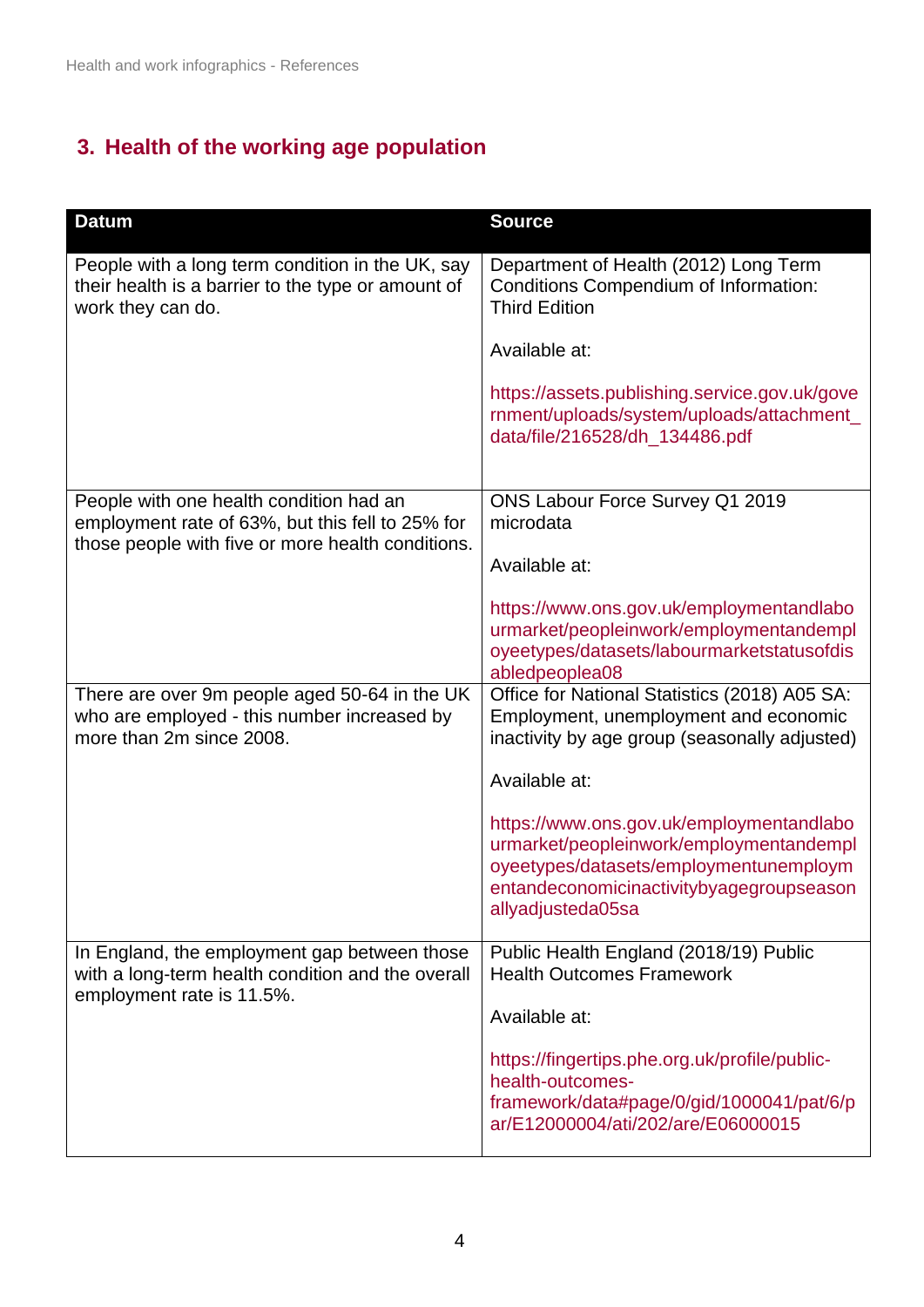### **4. Health of UK employees**

| <b>Datum</b>                                                                                                                                   | <b>Source</b>                                                                                                                                                           |
|------------------------------------------------------------------------------------------------------------------------------------------------|-------------------------------------------------------------------------------------------------------------------------------------------------------------------------|
| 1in 5 of those employees with physical health<br>conditions, also reported having a mental health<br>condition (UK).                           | Department for Work and Pensions (2015)<br>Health and wellbeing at work: survey of<br>employees                                                                         |
|                                                                                                                                                | Available at:                                                                                                                                                           |
|                                                                                                                                                | https://www.gov.uk/government/publications/<br>health-and-wellbeing-at-work-survey-of-<br>employees                                                                     |
| 11.9m (29%) working age people in the UK<br>have a long term health condition.                                                                 | Department for Works& Pensions,<br>Department of Health (2016), Work, Health<br>and Green Paper Data Pack.                                                              |
|                                                                                                                                                | Available at:                                                                                                                                                           |
|                                                                                                                                                | https://assets.publishing.service.gov.uk/gove<br>rnment/uploads/system/uploads/attachment_<br>data/file/644090/work-health-and-disability-<br>green-paper-data-pack.pdf |
| 1 in 8 of employees in the UK reported having a<br>mental health condition.                                                                    | Department for Work and Pensions (2015)<br>Health and wellbeing at work: survey of<br>employees                                                                         |
|                                                                                                                                                | Available at:                                                                                                                                                           |
|                                                                                                                                                | https://www.gov.uk/government/publications/<br>health-and-wellbeing-at-work-survey-of-<br>employees                                                                     |
| 1 in 10 employees in the UK reported having<br>musculoskeletal conditions (UK).                                                                | Department for Work and Pensions (2015)<br>Health and wellbeing at work: survey of<br>employees.                                                                        |
|                                                                                                                                                | Available at:                                                                                                                                                           |
|                                                                                                                                                | https://www.gov.uk/government/publications/<br>health-and-wellbeing-at-work-survey-of-<br>employees                                                                     |
| Among UK employees with a health condition,<br>42% of employees felt their condition affected<br>their work 'a great deal' or 'to some extent' | Department for Work and Pensions (2015)<br>Health and wellbeing at work: survey of<br>employees.                                                                        |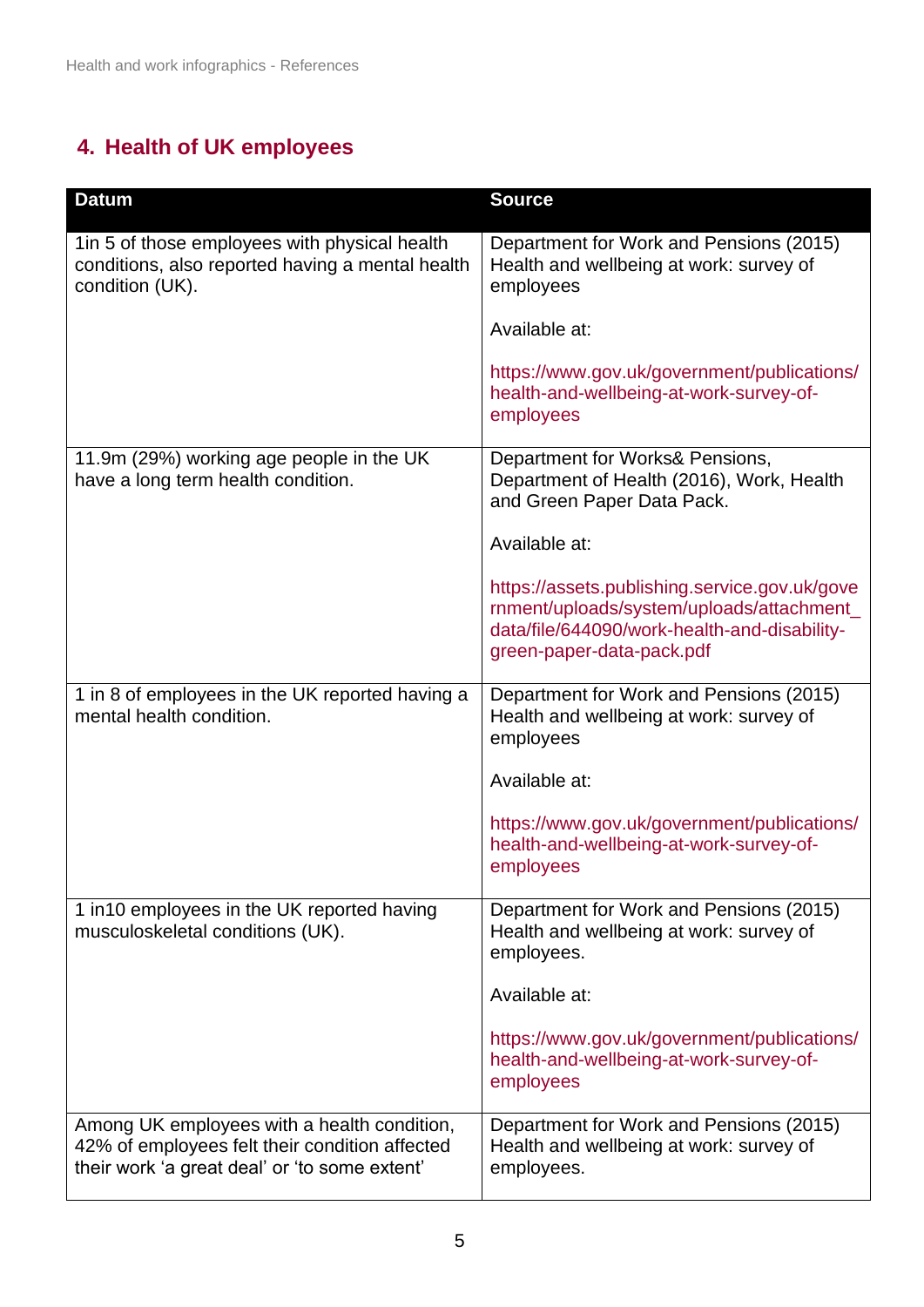| Available at:                                                                                       |
|-----------------------------------------------------------------------------------------------------|
| https://www.gov.uk/government/publications/<br>health-and-wellbeing-at-work-survey-of-<br>employees |

# **5. Musculoskeletal conditions (MSK) and work**

| <b>Datum</b>                                                                         | <b>Source</b>                                                                       |
|--------------------------------------------------------------------------------------|-------------------------------------------------------------------------------------|
| In England, 17% of the population report a long                                      | Public Health England (2018)                                                        |
| term Musculoskeletal (MSK) problem (England).                                        | <b>Musculoskeletal Diseases</b>                                                     |
|                                                                                      | Available at:                                                                       |
|                                                                                      | https://fingertips.phe.org.uk/profile/msk/data#                                     |
|                                                                                      | page/0/gid/1938133186/pat/6/par/E1200000                                            |
|                                                                                      | 4/ati/102/are/E06000015                                                             |
| 63% of working age adults with an MSK                                                | Quarterly employment rate by health                                                 |
| condition are in work compared to 82% of                                             | condition, Labour Force Survey January                                              |
| people with no health condition.                                                     | 2017-December 2018                                                                  |
| MSK is a leading cause of work limitations and                                       | Office for National Statistics (2018) Sickness                                      |
| 27.8m working days per year are lost in the UK<br>due to MSK (UK).                   | absence in the UK labour market                                                     |
|                                                                                      | Available at:                                                                       |
|                                                                                      | https://www.ons.gov.uk/employmentandlabo<br>urmarket/peopleinwork/employmentandempl |
|                                                                                      | oyeetypes/datasets/sicknessabsenceinthela                                           |
|                                                                                      | bourmarket                                                                          |
| MSK (back, neck and muscle pain) is the                                              | Office for National Statistics (2017) Sickness                                      |
| second largest single cause of sickness<br>absence in the UK for men and women (UK). | absence falls to the lowest rate on record.                                         |
|                                                                                      | Available at:                                                                       |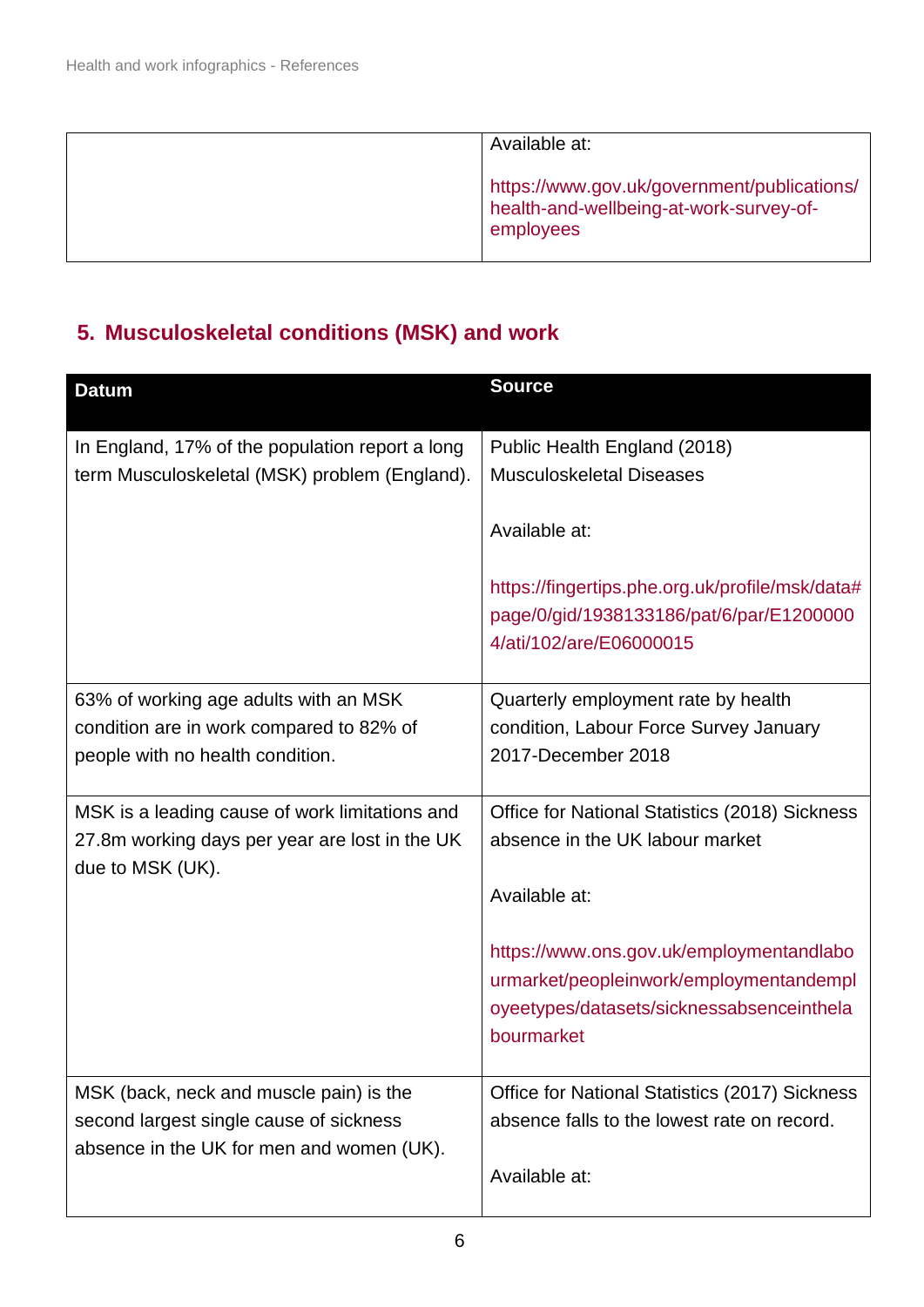|                                                                                                     | https://www.ons.gov.uk/employmentandlabo<br>urmarket/peopleinwork/employmentandempl<br>oyeetypes/articles/sicknessabsencefallstothe<br>lowestratein24years/2018-07-30 |
|-----------------------------------------------------------------------------------------------------|-----------------------------------------------------------------------------------------------------------------------------------------------------------------------|
| In Great Britain, an estimated 6.6 million                                                          | HSE (2018) Work related musculoskeletal                                                                                                                               |
| working days were lost due to work related                                                          | disorders statistics (WRMSDs) in Great                                                                                                                                |
| MSK, an average of 14 days lost for each case.                                                      | <b>Britain, 2018.</b>                                                                                                                                                 |
| Agriculture; construction; health and social care;<br>and transportation and storage industries all | Available at:                                                                                                                                                         |
| show elevated rates of MSK. (Great Britain).                                                        | http://www.hse.gov.uk/statistics/causdis/msd<br>.pdf                                                                                                                  |

# **6. Managing health at work for employers**

| <b>Datum</b>                                                                        | <b>Source</b>                                                                                                                                  |
|-------------------------------------------------------------------------------------|------------------------------------------------------------------------------------------------------------------------------------------------|
| 131m working days are lost to sickness<br>absence every year.                       | Office for National Statistics (2018) Sickness<br>absence in the UK labour market                                                              |
|                                                                                     | Available at:                                                                                                                                  |
|                                                                                     | https://www.ons.gov.uk/employmentandlabo<br>urmarket/peopleinwork/employmentandempl<br>oyeetypes/datasets/sicknessabsenceinthela<br>bourmarket |
| In the UK, 4.1 days are lost on average for each<br>worker due to sickness absence. | Office for National Statistics (2018) Sickness<br>absence in the UK labour market                                                              |
|                                                                                     | Available at:                                                                                                                                  |
|                                                                                     | https://www.ons.gov.uk/employmentandlabo<br>urmarket/peopleinwork/employmentandempl<br>oyeetypes/datasets/sicknessabsenceinthela<br>bourmarket |
| Main reasons for sickness absence in the UK:                                        | Office for National Statistics (2018) Sickness<br>absence in the UK labour market                                                              |
|                                                                                     | Available at:                                                                                                                                  |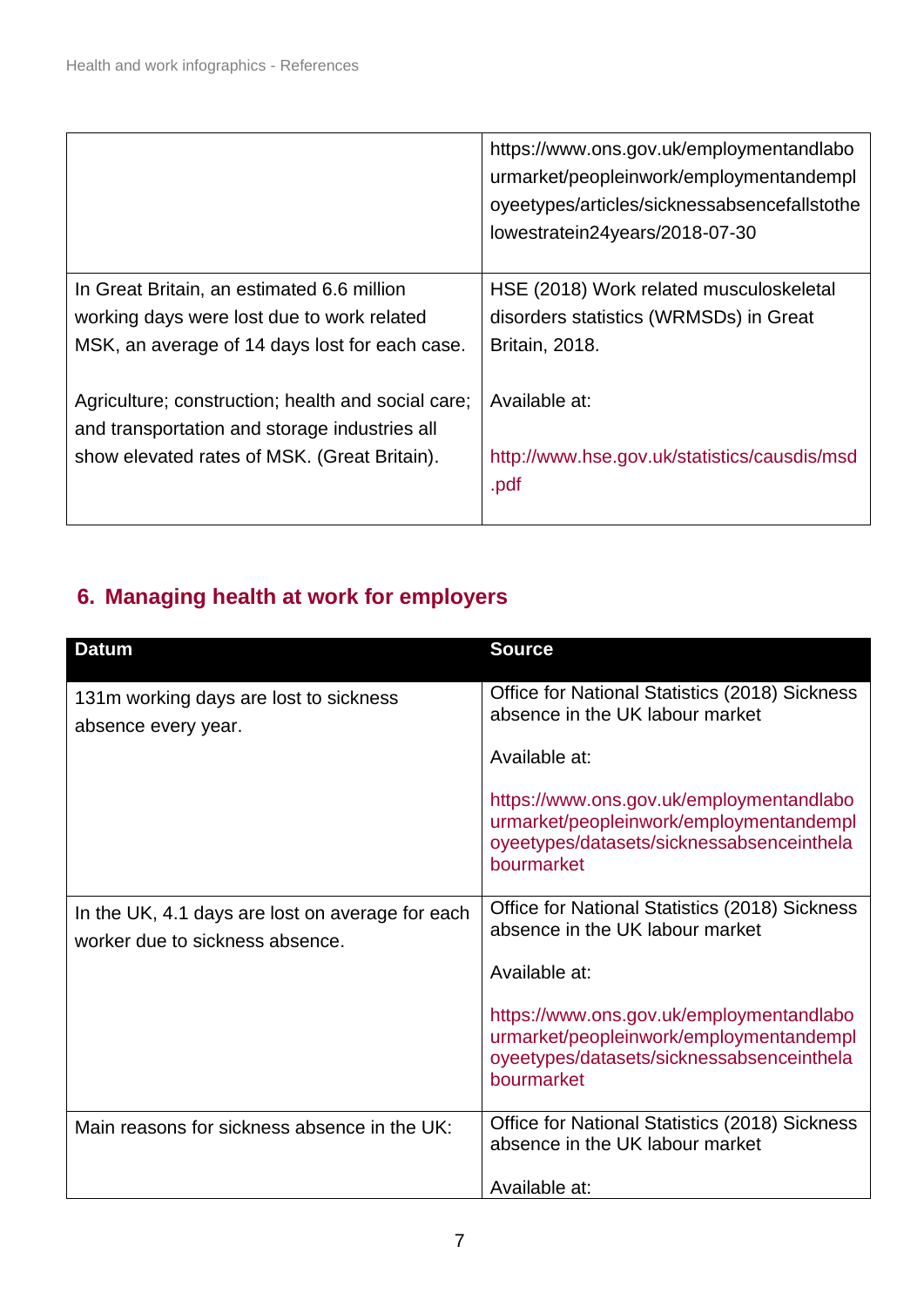| Minor illnesses: 38.5m days<br>Musculoskeletal problems: 27.8m days<br>Stress, depression, anxiety: 17.5m days         | https://www.ons.gov.uk/employmentandlabo<br>urmarket/peopleinwork/employmentandempl<br>oyeetypes/datasets/sicknessabsenceinthela<br>bourmarket                                                                          |
|------------------------------------------------------------------------------------------------------------------------|-------------------------------------------------------------------------------------------------------------------------------------------------------------------------------------------------------------------------|
| In the UK, 1 in 3 of employees with a long-term<br>health condition have not discussed it with their<br>employer (UK). | Department for Work and Pensions (2015)<br>Health and wellbeing at work: survey of<br>employees<br>Available at:<br>https://www.gov.uk/government/publications/<br>health-and-wellbeing-at-work-survey-of-<br>employees |

### **7. Spotlight on Small Medium Enterprises (SME)**

| <b>Datum</b>                                                                                                                               | <b>Source</b>                                                                                                                |
|--------------------------------------------------------------------------------------------------------------------------------------------|------------------------------------------------------------------------------------------------------------------------------|
| SMEs employ 16.3 million people, accounting<br>for 60% of all private sector employment in the<br><b>UK (UK).</b>                          | Department for Business, Energy & Insustrial<br>Strategy (2018) Business Population<br>estimates for the UK and regions 2018 |
|                                                                                                                                            | Available at:                                                                                                                |
|                                                                                                                                            | https://www.gov.uk/government/statistics/bus<br>iness-population-estimates-2018                                              |
| In the UK, only 21% of employees of small<br>businesses (<50 employees) reporting access<br>to Occupational Health, and only 12% reporting | Department for Work and Pensions (2015)<br>Health and wellbeing at work: survey of<br>employees                              |
| access to Employee Assistance Programmes                                                                                                   | Available at:                                                                                                                |
| (UK).                                                                                                                                      | https://www.gov.uk/government/publications/<br>health-and-wellbeing-at-work-survey-of-<br>employees                          |
| In the UK, sickness absence is lower in smaller<br>businesses.                                                                             | Office for National Statistics (2018) Sickness<br>absence in the UK labour market                                            |
|                                                                                                                                            | Available at:                                                                                                                |
|                                                                                                                                            | https://www.ons.gov.uk/employmentandlabo<br>urmarket/peopleinwork/employmentandempl                                          |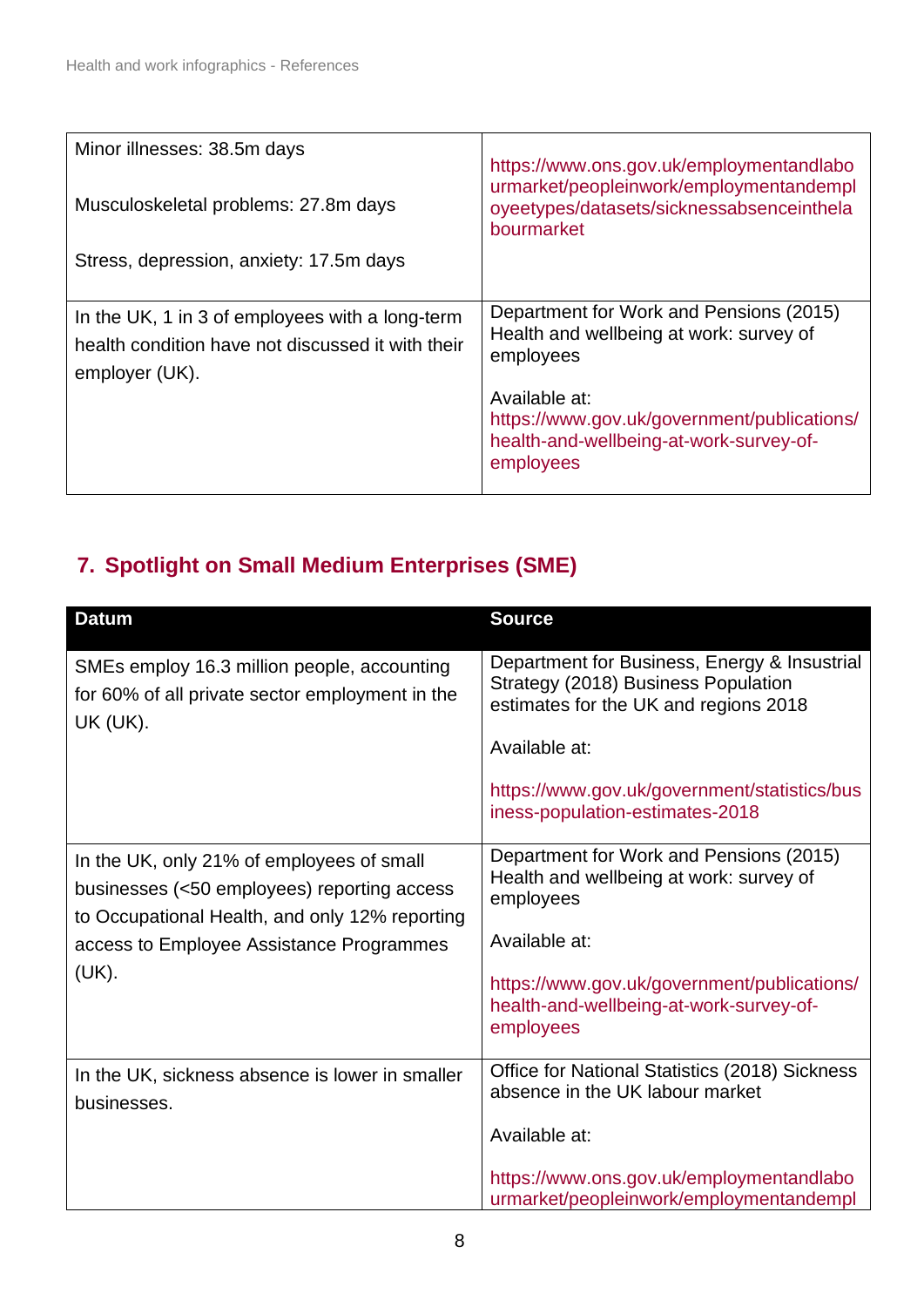| % of working hours lost to sickness, by number<br>of employees | oyeetypes/datasets/sicknessabsenceinthela<br>bourmarket |
|----------------------------------------------------------------|---------------------------------------------------------|
| $-1.6\% < 25$ Employees                                        |                                                         |
| - 2% Between 50-500 employees                                  |                                                         |
| - 2.3% 500 or more employees                                   |                                                         |
| (UK)                                                           |                                                         |

#### **8. The local picture – sickness absence in England**

| <b>Datum</b>                                              | <b>Source</b>                             |
|-----------------------------------------------------------|-------------------------------------------|
|                                                           |                                           |
| Sickness absence rate in England:                         | Office for National Statistics (2018),    |
| England 1.9%<br>$\blacksquare$                            | Sickness absence in the UK labour market  |
| North East 2.1%<br>$\blacksquare$                         |                                           |
| North West 2.2%<br>$\qquad \qquad \blacksquare$           | Available at:                             |
| Yorkshire and The Humber 2.3%<br>$\overline{\phantom{0}}$ |                                           |
| East Midlands 2.2%<br>$\blacksquare$                      | https://www.ons.gov.uk/employmentandlabo  |
| West Midlands 2.0%<br>$\overline{\phantom{0}}$            | urmarket/peopleinwork/employmentandempl   |
| East of England 1.9%<br>$\blacksquare$                    | oyeetypes/datasets/sicknessabsenceinthela |
| London $1.4\%$<br>$\blacksquare$                          | bourmarket                                |
| South East 1.9%<br>$\blacksquare$                         |                                           |
| South West 2.1%<br>$\blacksquare$                         |                                           |

#### **9. Supporting older workers with health problems at Work**

| Datum | <b>Source</b> |
|-------|---------------|
|       |               |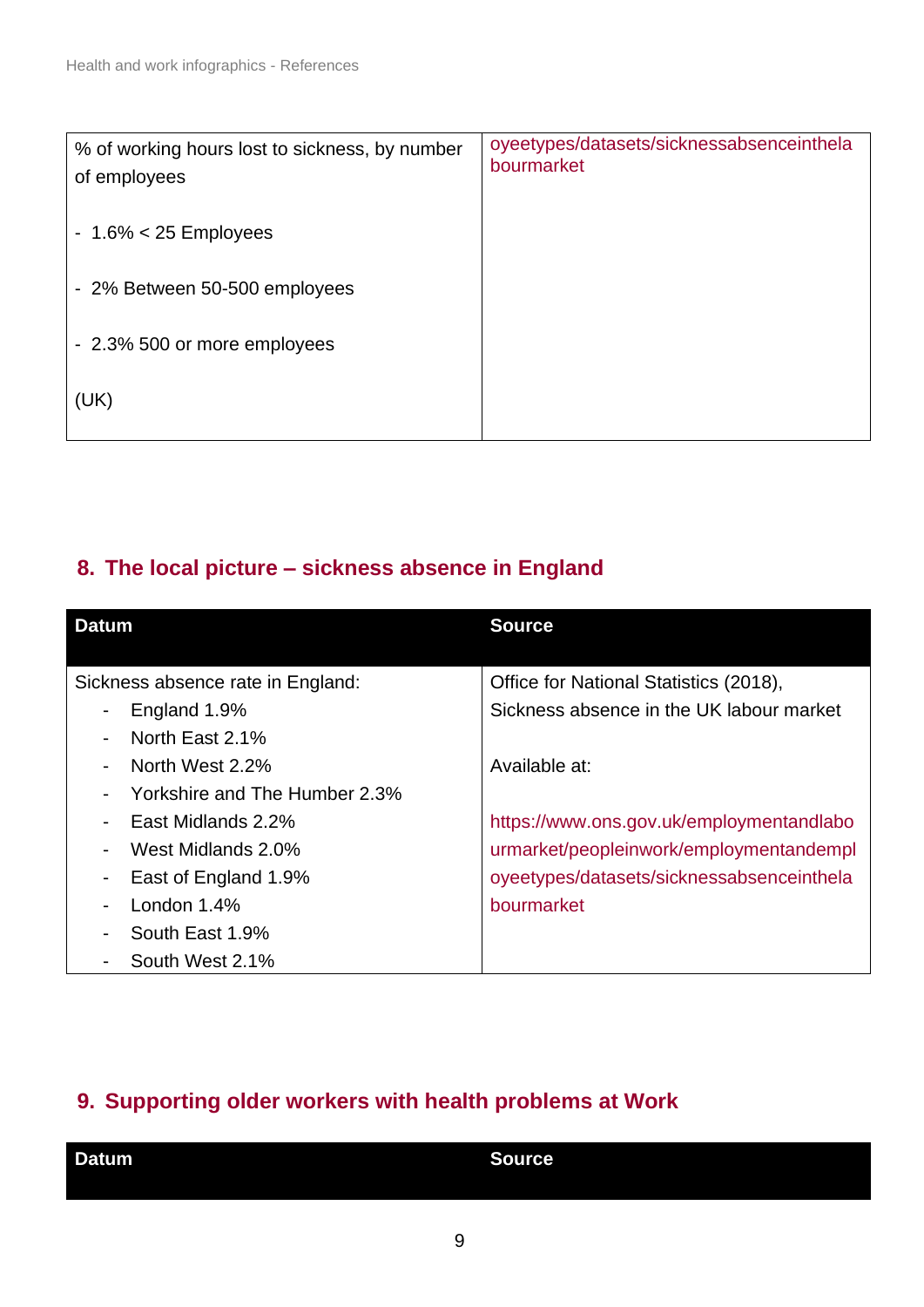| Jobseekers aged 50 and over experience longer<br>periods of unemployment                       | Office for National Statistics (2020), 'Labour<br>Force Survey, Unemployment'.             |
|------------------------------------------------------------------------------------------------|--------------------------------------------------------------------------------------------|
| 36% of jobseekers aged 50 and over in the UK<br>have been unemployed for over 12 months,       | Available at:                                                                              |
| compared to 29% of 25-49 year olds and 14.6%                                                   | https://www.ons.gov.uk/employmentandlabo                                                   |
| of 18-24 year olds.                                                                            | urmarket/peoplenotinwork/unemployment                                                      |
|                                                                                                |                                                                                            |
| Economic inactivity vs unemployment rate                                                       | Office for National Statistics (2019)<br>Employment, unemployment and economic             |
| • 25.3% vs 2.7% (50-64 year olds)                                                              | inactivity by age groups                                                                   |
| • 12.1% vs 3.4% (25-34 year olds)                                                              | Available at:                                                                              |
| (UK)                                                                                           | https://www.ons.gov.uk/employmentandlabo                                                   |
|                                                                                                | urmarket/peopleinwork/employmentandempl<br>oyeetypes/datasets/employmentunemploym          |
|                                                                                                | entandeconomicinactivitybyageg                                                             |
|                                                                                                |                                                                                            |
| In the UK, 23% of people aged 50-64 report two                                                 | Department for Work and Pensions (2017),                                                   |
| or more long term conditions, compared to 15%<br>of 25-49 year olds.                           | 'Fuller Working Lives: Evidence Base 2017'                                                 |
|                                                                                                | Available at:                                                                              |
|                                                                                                | https://www.gov.uk/government/publications/                                                |
| In the UK, 52% of inactive people aged 50-64<br>say that they are not looking for work because | fuller-working-lives-evidence-base-2017                                                    |
| they are long term sick or disabled.                                                           | Department for Work & Pensions (2017)<br>Fuller Working Lives. Evidence Base 2017.         |
|                                                                                                |                                                                                            |
|                                                                                                | Available at:                                                                              |
|                                                                                                | https://assets.publishing.service.gov.uk/gove<br>rnment/uploads/system/uploads/attachment_ |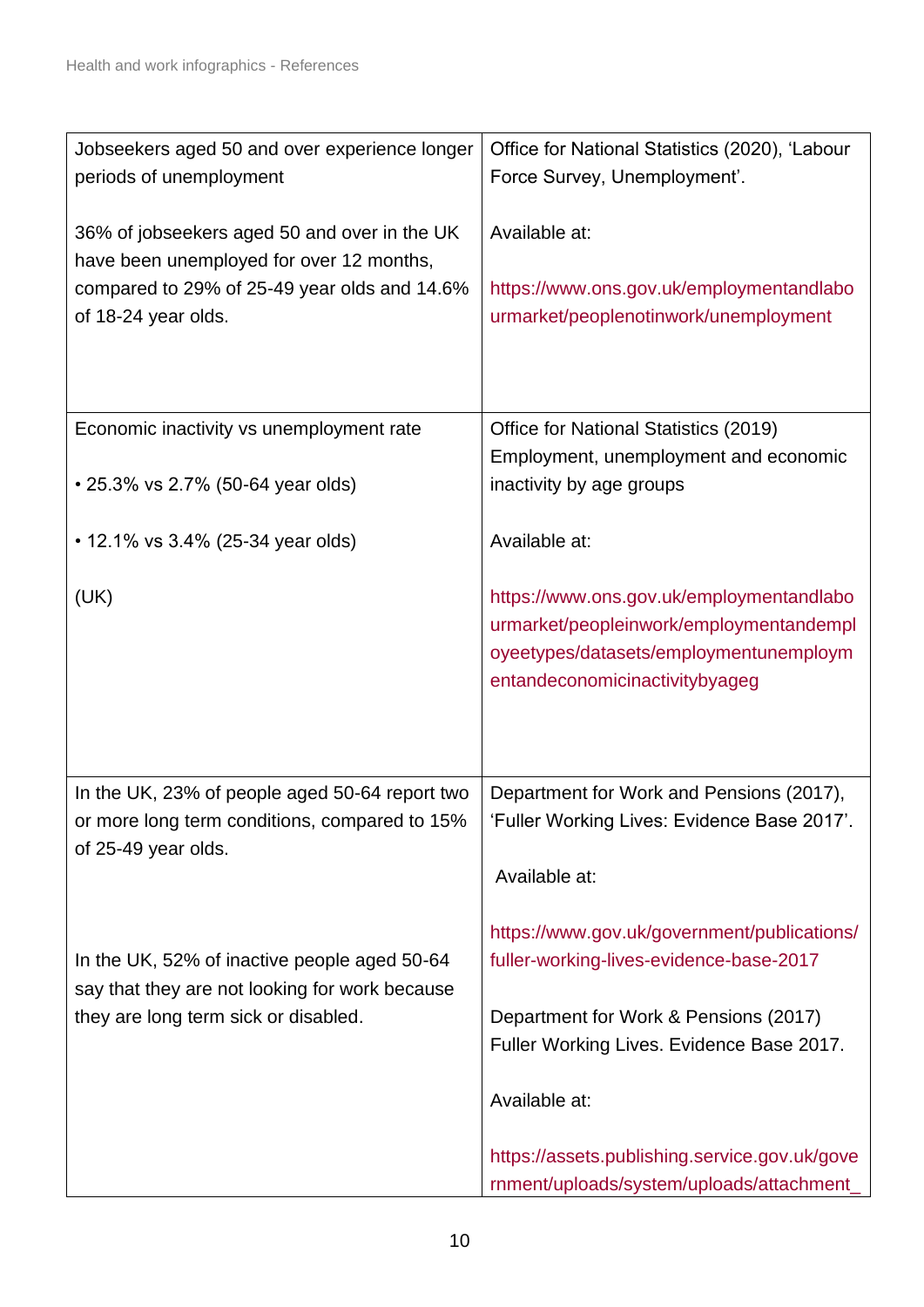|                                                                                                                                                      | data/file/648979/fuller-working-lives-<br>evidence-base-2017.pdf                                                                                                                                                                                                          |
|------------------------------------------------------------------------------------------------------------------------------------------------------|---------------------------------------------------------------------------------------------------------------------------------------------------------------------------------------------------------------------------------------------------------------------------|
| The percentage of people aged 65 or older who<br>are in employment has doubled since 1998.                                                           | Office for National Statistics (2019) How<br>would you support our ageing population?<br>Available at:<br>https://www.ons.gov.uk/peoplepopulationand<br>community/birthsdeathsandmarriages/ageing<br>/articles/howwouldyousupportourageingpopu<br>lation/2019-06-24       |
| Workers aged in their 50s and early 60s are<br>more likely than any other age group to be<br>juggling caring responsibilities and working.           | Office for National Statistics (2018) Living<br>longer: Fitting it all in - working, caring and<br>health in later life                                                                                                                                                   |
| In 2016 to 2017, 65% of men and 60% of<br>women aged 52 to 64 years who were carers<br>were also in work.                                            | Available at:<br>https://www.ons.gov.uk/peoplepopulationand<br>community/birthsdeathsandmarriages/ageing<br>/articles/livinglongerhowourpopulationischan<br>gingandwhyitmatters/fittingitallinworkingcarin<br>gandhealthinlaterlife#how-does-caring-<br>affect-employment |
| Workers over the age of 50 years are most<br>likely to say that working part-time and flexible<br>working hours would help them delay<br>retirement. | Office for National Statistics (2018) Living<br>longer: Fitting it all in - working, caring and<br>health in later life<br>Available at:                                                                                                                                  |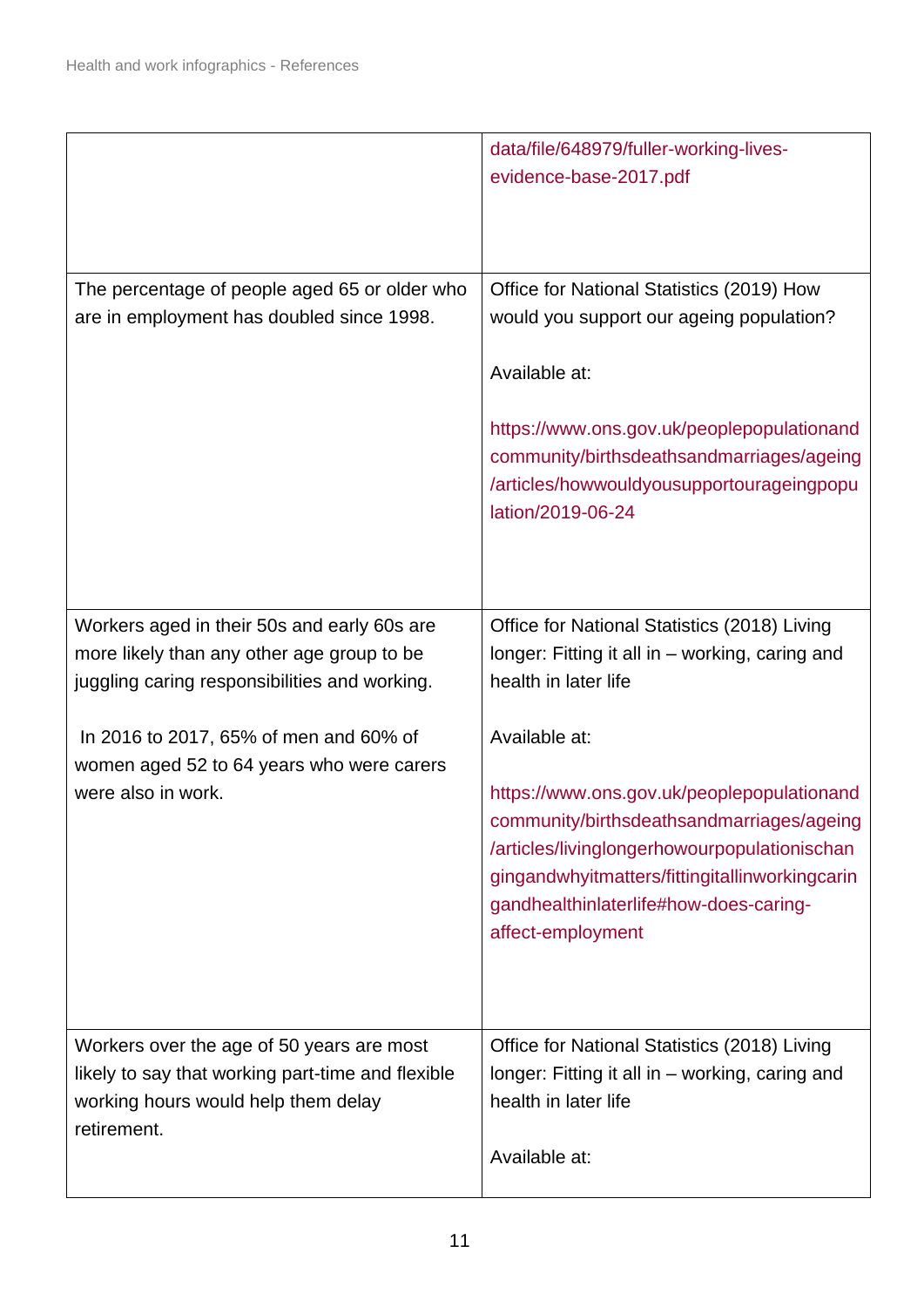| https://www.ons.gov.uk/peoplepopulationand     |
|------------------------------------------------|
| community/birthsdeathsandmarriages/ageing      |
| /articles/livinglongerhowourpopulationischan   |
| gingandwhyitmatters/fittingitallinworkingcarin |
| gandhealthinlaterlife#how-does-caring-         |
| affect-employment                              |
|                                                |
|                                                |
|                                                |

# **10. Young people and health at work**

| <b>Datum</b>                                                                                                         | <b>Source</b>                                                                                                                                                      |
|----------------------------------------------------------------------------------------------------------------------|--------------------------------------------------------------------------------------------------------------------------------------------------------------------|
| In the UK, 10.9% of young people aged 16 to 24<br>were not in education, employment or training<br>$(NEET)$ $(UK)$ . | Office for National Statistics (2018) Young<br>people not in education, employment or<br>training (NEET), UK: November 2018                                        |
|                                                                                                                      | Available at:                                                                                                                                                      |
|                                                                                                                      | https://www.ons.gov.uk/employmentandlabo<br>urmarket/peoplenotinwork/unemployment/bul<br>letins/youngpeoplenotineducationemployme<br>ntortrainingneet/november2018 |
| In the UK, the employment rate for people with<br>disabilities aged 16-24 is 38.2%, not disabled                     | A08: Labour market status of disabled<br>people                                                                                                                    |
| 58%.                                                                                                                 | Available at:                                                                                                                                                      |
|                                                                                                                      | https://www.ons.gov.uk/employmentandlabo<br>urmarket/peopleinwork/employmentandempl<br>oyeetypes/datasets/labourmarketstatusofdis<br>abledpeoplea08                |
| Younger workers in temporary jobs are 29%<br>more likely to experience mental health                                 | Flexibility for who? Millennials and mental<br>health in the modern labour market                                                                                  |
| problems than those in permanent jobs, and 8%                                                                        | Available at:                                                                                                                                                      |
| of people aged 16-24 in employment are on a<br>zero-hours contract compared to 2.7% of all<br>people.                | https://www.ippr.org/files/2017-07/flexibility-<br>for-who-report-july-2017.pdf                                                                                    |
|                                                                                                                      |                                                                                                                                                                    |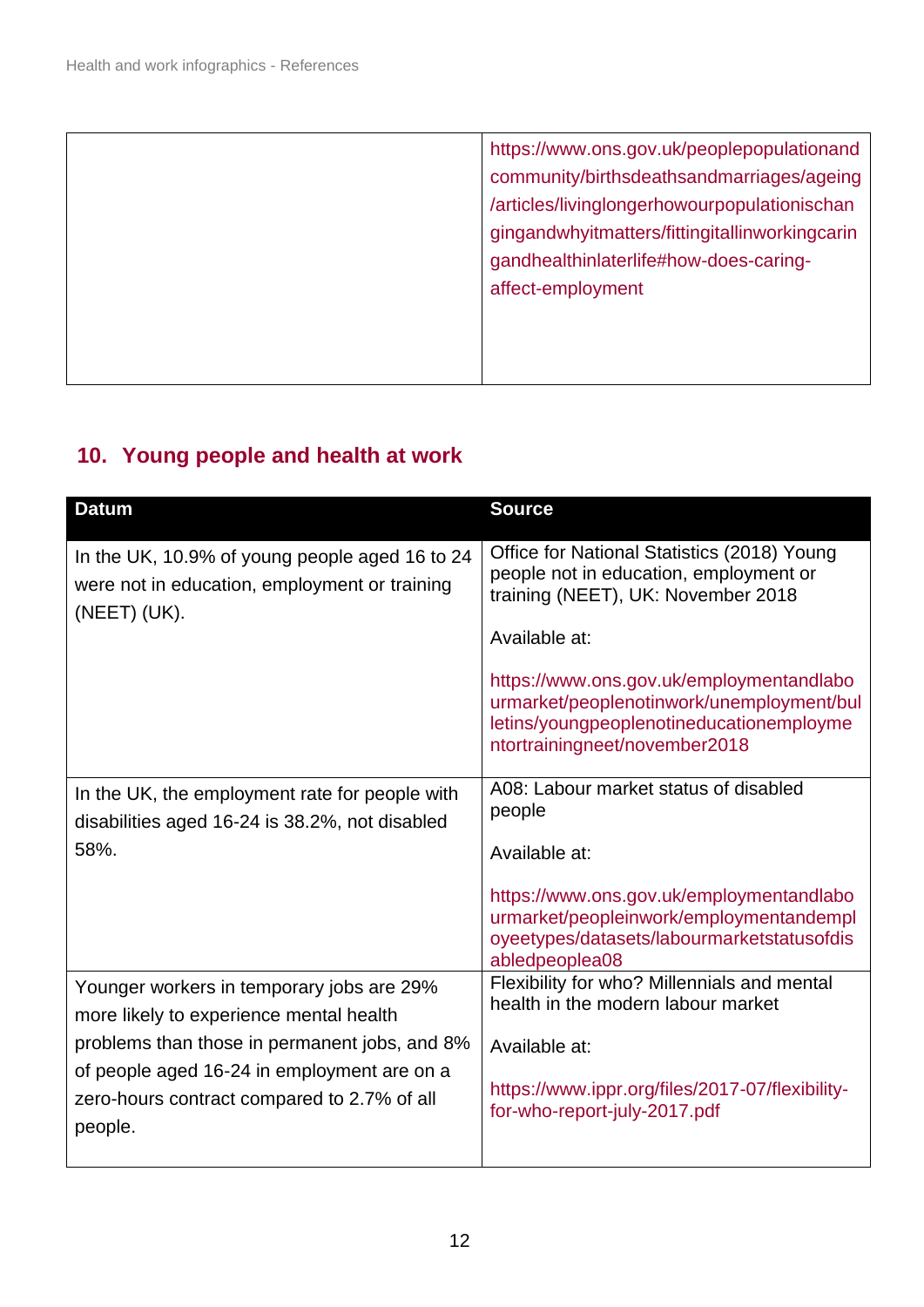|                                                                                          | EMP17: People in employment on zero<br>hours contracts                                                                                                    |
|------------------------------------------------------------------------------------------|-----------------------------------------------------------------------------------------------------------------------------------------------------------|
|                                                                                          | Available at:                                                                                                                                             |
|                                                                                          | https://www.ons.gov.uk/employmentandlabo<br>urmarket/peopleinwork/employmentandempl<br>oyeetypes/datasets/emp17peopleinemploym<br>entonzerohourscontracts |
| 50% of all ages claiming Employment Support                                              | Nomis 2018 official labour market statistics                                                                                                              |
| Allowance in 2018 were due to mental or<br>behavioural disorders but for those under the | Available at:                                                                                                                                             |
| age of 24 this increased to 70%.                                                         |                                                                                                                                                           |
|                                                                                          |                                                                                                                                                           |

#### **11. Alcohol, drugs, tobacco and work**

| <b>Datum</b>                                                                                                             | <b>Source</b>                                                                                          |
|--------------------------------------------------------------------------------------------------------------------------|--------------------------------------------------------------------------------------------------------|
| In 2015 there were an estimated 167,000<br>working years lost due to alcohol, 16% of all                                 | Public Health England (2018) The public<br>health burden of alcohol: evidence review                   |
| working years lost in England.                                                                                           | Available at:                                                                                          |
|                                                                                                                          | https://www.gov.uk/government/publications/<br>the-public-health-burden-of-alcohol-<br>evidence-review |
| £7bn Estimated costs in lost productivity<br>through unemployment, sickness related to                                   | Public Health England (2018) The public<br>health burden of alcohol: evidence review                   |
| alcohol and early mortality.                                                                                             | Available at:                                                                                          |
|                                                                                                                          | https://www.gov.uk/government/publications/<br>the-public-health-burden-of-alcohol-<br>evidence-review |
| 68% of people entering treatment for alcohol<br>problems were not in paid employment at the<br>start of their treatment. | Public Health England (2019) Substance<br>misuse treatment for adults: statistics 2018<br>to 2019      |
|                                                                                                                          | Available at:                                                                                          |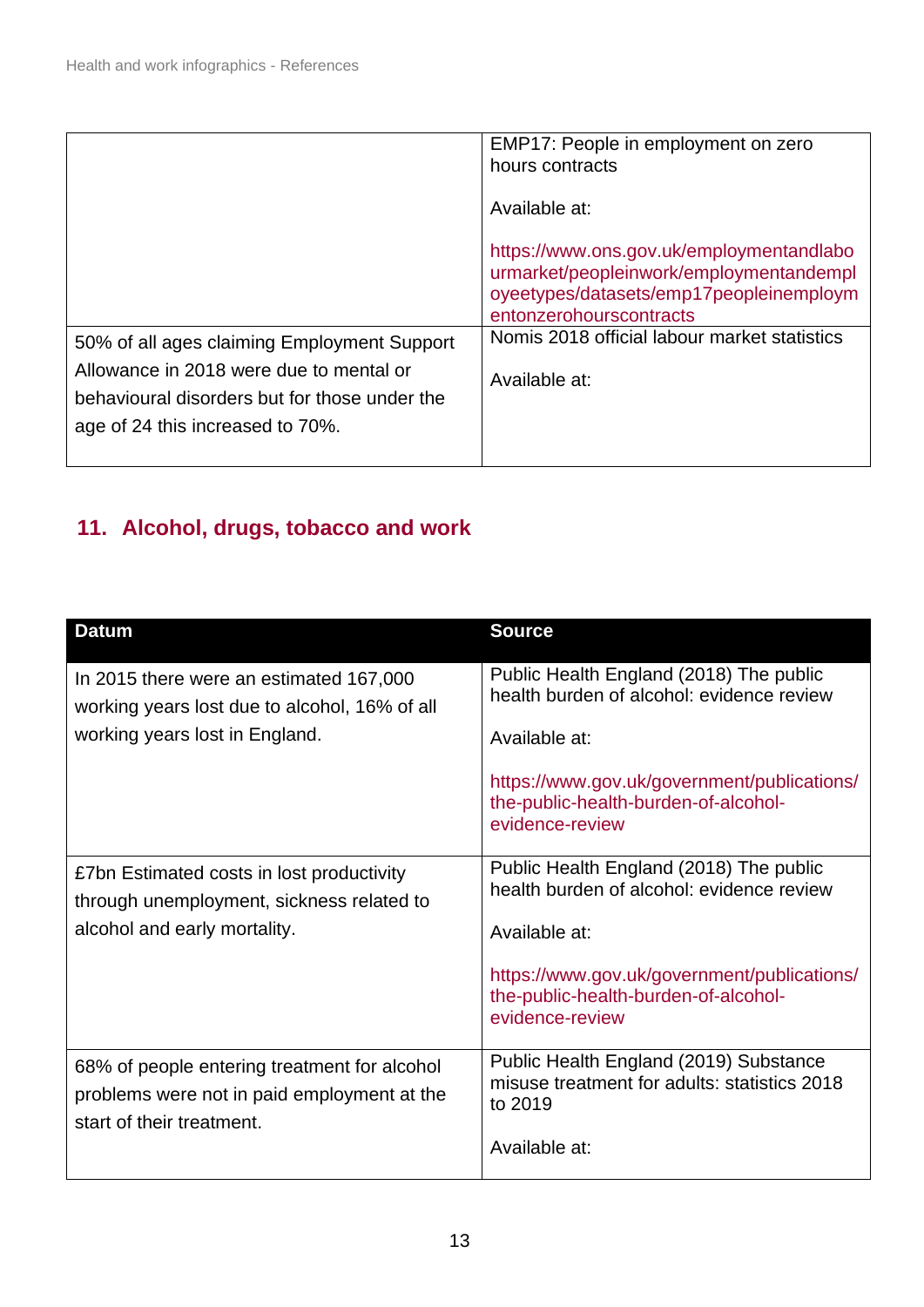|                                                                                                                                                                                        | https://www.gov.uk/government/statistics/sub<br>stance-misuse-treatment-for-adults-<br>statistics-2018-to-2019                                                                      |
|----------------------------------------------------------------------------------------------------------------------------------------------------------------------------------------|-------------------------------------------------------------------------------------------------------------------------------------------------------------------------------------|
| People with severe and multiple disadvantage<br>(substance misuse, homelessness, mental<br>health and offending history) are likely to be the                                          | Black, C. (2016) An Independent Review into<br>the impact on employment outcomes of drug<br>or alcohol addiction, and obesity                                                       |
| furthest from the labour market and need the                                                                                                                                           | Available at:                                                                                                                                                                       |
| most support around education, training and<br>employment.                                                                                                                             | https://assets.publishing.service.gov.uk/gove<br>rnment/uploads/system/uploads/attachment_<br>data/file/573891/employment-outcomes-of-<br>drug-or-alcohol-addiction-and-obesity.pdf |
| 85% of individuals seeking treatment in England<br>for opiate problems were not in paid<br>employment at the start of their treatment.                                                 | Public Health England (2019) Substance<br>misuse treatment for adults: statistics 2018<br>to 2019                                                                                   |
|                                                                                                                                                                                        | Available at:                                                                                                                                                                       |
|                                                                                                                                                                                        | https://www.gov.uk/government/statistics/sub<br>stance-misuse-treatment-for-adults-<br>statistics-2018-to-2019                                                                      |
| 33k individuals claiming incapacity benefits had<br>a primary disabling condition of drugs misuse                                                                                      | Black, C. (2016) An Independent Review into<br>the impact on employment outcomes of drug<br>or alcohol addiction, and obesity                                                       |
| When a claimant informs Jobcentre Plus that                                                                                                                                            | Available at:                                                                                                                                                                       |
| they are engaged in structured treatment for<br>drug or alcohol use, the Jobcentre can relax<br>conditionality for up to 6 months to allow the<br>claimant to focus on their recovery. | https://assets.publishing.service.gov.uk/gove<br>rnment/uploads/system/uploads/attachment<br>data/file/573891/employment-outcomes-of-<br>drug-or-alcohol-addiction-and-obesity.pdf  |
| Employers are reluctant to employ people with a<br>known history of substance misuse                                                                                                   | Black, C. (2016) An Independent Review into<br>the impact on employment outcomes of drug<br>or alcohol addiction, and obesity                                                       |
| Employment and volunteering leads to better                                                                                                                                            | Available at:                                                                                                                                                                       |
| treatment outcomes, and reduced relapse rates                                                                                                                                          | https://assets.publishing.service.gov.uk/gove<br>rnment/uploads/system/uploads/attachment_<br>data/file/573891/employment-outcomes-of-<br>drug-or-alcohol-addiction-and-obesity.pdf |